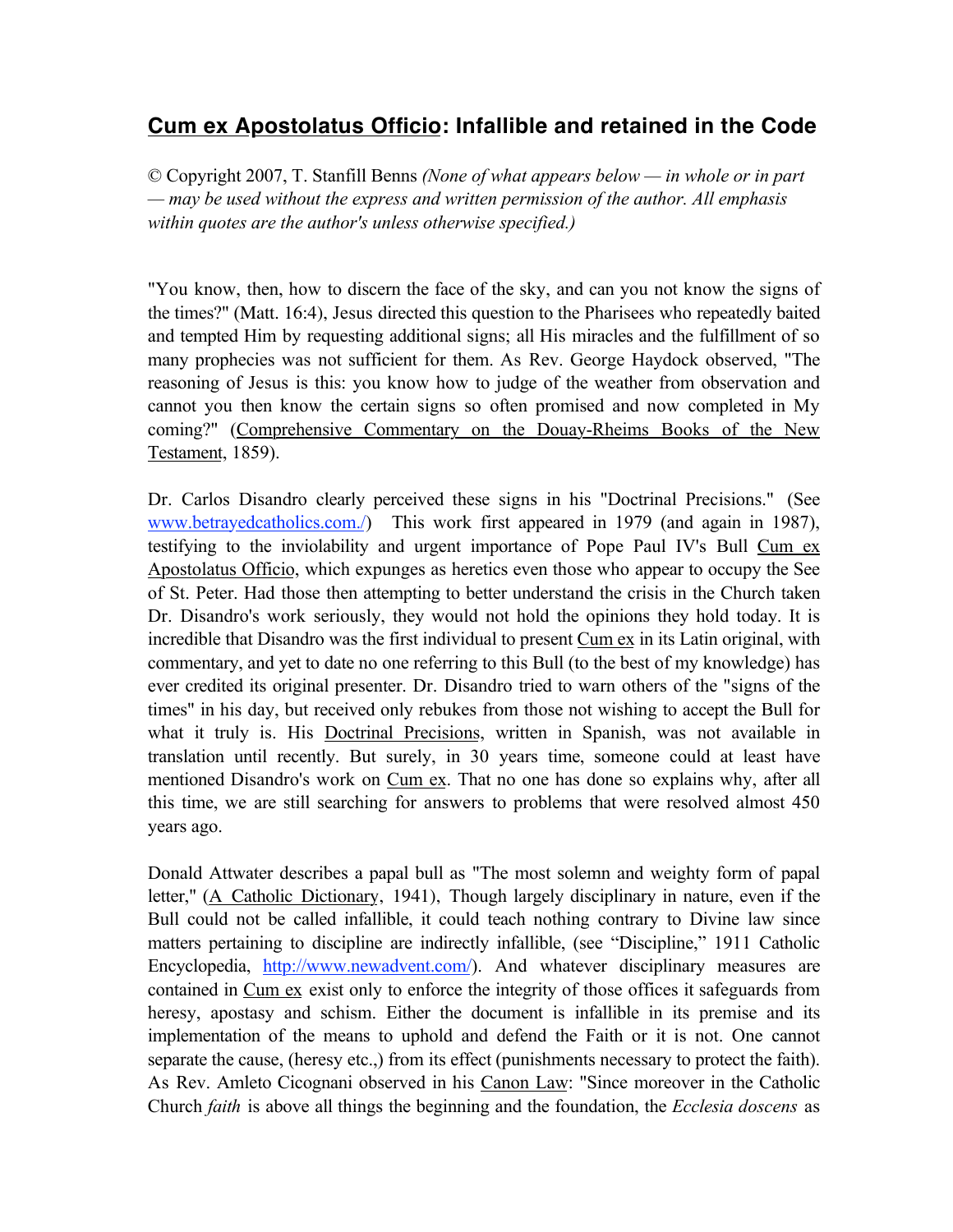well as the *Ecclesia discens* should begin by faith, continue by faith, and do all by faith. By faith first of all do we please God; **and discipline must rest on faith**," (Canon Law, 1935). It has been said that no canonists cite Cum ex in their works; that it has not been retained in the Code; that it is not certainly infallible. That those making these claims have not even thoroughly examined the matter is bad enough. But that they prevent others from esteeming a Bull that has direct bearing on their salvation is truly indefensible. Having made this observation, let Catholics decide for themselves.

## **Canonists cite Cum ex**

As to the argument that no one has mentioned or endorsed Cum ex, that is not actually true. First of all, Pope St. Pius V renewed the Bull in his Intermultiplices. This renewal, which entrusted much of the enforcement to the office of the Inquisition, was made not just by Paul IV's successor, but by a great saint. Disandro includes a translation of the Intermultiplices with his 1987 translation of Cum ex. Otherwise the Bull's lack of mention can be explained by its absorption into the Code, which we will prove below.

As canon lawyer Rev. Ignatius Szal noted, Paul IV's condemnation of schismatics alongside heretics was a doctrinal first in the 1500s. Prior to this time the Church's teaching on schismatics was not clear: "The earliest Bulla to contain an enacted excommunication against schismatics was that of Paul IV in 1559," Szal wrote. "The status of the schismatic before the year 1559 was at most one of doubtful excommunication," (The Communication of Catholics With Schismatics, 1948). And because it is assumed that the bull was abrogated and no longer is in effect, it continues to *appear* that the subject of schismatics and their culpability remains in question, when this matter was settled by the Bull.

Cardinal Manning's nephew, Rev. Henry Ryder, writing in 1882, mentions Cum ex in his Catholic Controversy. In his commentary he noted: "It may be urged that there are certain irregularities which, though secret, would invalidate a Pope's election, and so all his papal acts; such as…heresy held at any previous time, (see Constit. Pauli IV, Ex Apostolatus Officio, Bullarum Romanum, A.D. 1559)."

Rev. A.H. Ayrinhac also cited Cum ex in his Penal Legislation in the New Code of Canon Law, (1935). He observed that the Bull was the *first* to declare excommunicated those who "deviate from the faith or fall into some heresy." This requires that those reading the bull understand that the word deviation (*deviasse*) equals apostasy. Commenting on the Code of Canon Law where schismatics are concerned, Ayrhinac wrote: "Schism is formally assimilated now to heresy and apostasy **in every respect**," (emph. mine). Rev. Adolphe Tanquerey holds the same position. "Apostates, heretics and schismatics incur, on the ordinary conditions of full guilt, knowledge, etc., an excommunication specially reserved to the Holy See…" (Can. 2314).

So surely it cannot be said that *no one* was aware of this Bull, nor cited it in theological works. Thus is fallacy one overturned. It is further strengthened by the following.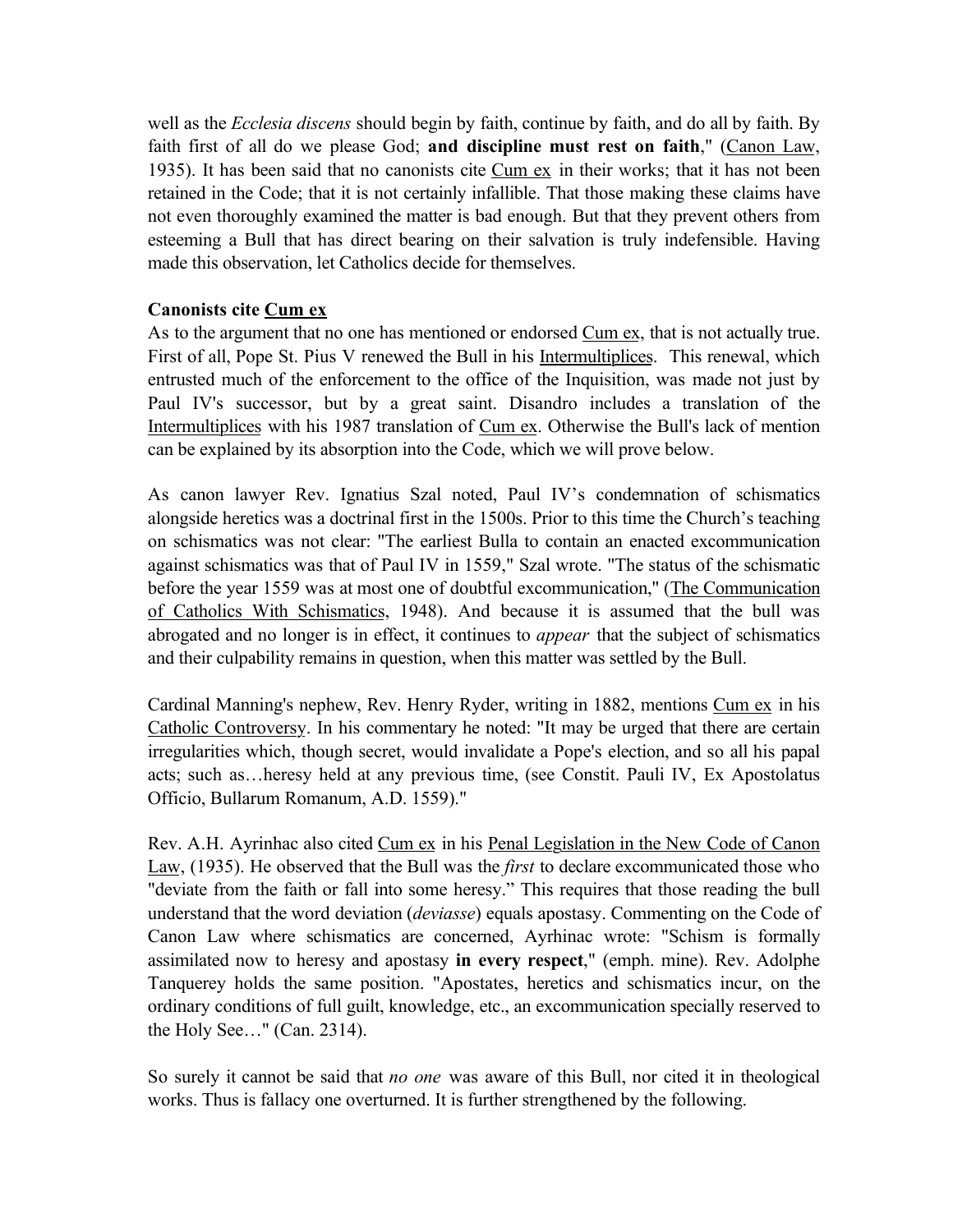**The Latin version of the Code definitely lists Cum ex… in its footnotes, also recorded by Peter Cardinal Gasparri's in his Fontes (sources). This is true not only for Can. 188§4 but also for several other Canons dealing with heresy, (**Codex Iuris Canonici, Peter Cardinal Gasparri, Newman Press, 1957.) The Code lists Cum ex… as a source not only for Can. 188§4, but also for Canons 167§3, 2264, 2314, 2316 and 2317, and there may be others, (actual copies of this listing are available upon request). Rev. Cicognani comments: "Under the canons are placed footnotes or notes…first from the 'Codicis Iuris Canonici,' the Constitutions of Popes, from the Sacred Congregations, and from Liturgical Books…In the Code there are nearly 26,000 citations of the old law. Of these, 8,400 are from Gratian's Decretum; about 1,200 from Ecumenical Councils; about 4,000 from Papal Constitutions; about 11,200 from the Sacred Congregations and 800 from liturgical Books.

"**Surely this is a very eloquent reply to those who think that since the Code the old laws of the Church have lost all utility, and the history of their sources is become meaningless**…(emph. mine). Outside the Code there still remains in force…the old written law, contained (at least implicitly) in the Code," along with several other laws, customs and privileges listed by Cicognani. He continues: "In a commentary on the Canons the footnotes must never be neglected, lest that occur of which Quintilian spoke: 'the pediments are viewed, the foundations are hidden,'" (Canon Law). Canon 6§4 specifically instructs canonists to consult the old law whenever there is doubt concerning any provision in the Code. Cicognani further notes that Cardinal Gasparri had already prepared some six volumes of the footnotes under the title Codicis Iuris Canonici Fontes and more volumes were in preparation.

This effectively refutes the contention by certain Traditionalists that the provisions contained in Cum ex are not mentioned in the Code, hence they are abrogated under Can. 6§5 and have lost all force of law. On the contrary; with the exception of Can. 1325, the entire basis for the Code's treatment of heresy, apostasy and schism is firmly grounded on Cum ex. In addition, the Bull of Pope Paul IV, as well as that of Pope St. Pius V's Quo Primum, is further protected from any sort of abrogation by virtue of its makeup. according

to Rev. Nicholas J. Neuberger' (Canon 6: The Relation of the Codex Juris Canonici to Preceding Legislation, Catholic University of America, 1927). Calling it an "oath," Rev. Neuberger comments on the phrase "*hac immutabili et in perpetuum valitura constitutione*" (roughly translated, "our constitution is to remain unchanged in perpetuity,") found in various papal documents. He states that while such a phrase does not curtail the power nor invalidate future acts of a (legitimate) successor of the Roman Pontiff, nevertheless "the legislator attaches an especial juridical sanction to laws which have such a clause appended. Pihring advances the theory that the laws of general councils are not abolished unless a derogatory clause is annexed next to the posterior enactment…If a prior law is bound up with an oath which reads into it immunity from abrogation, the law is not countermanded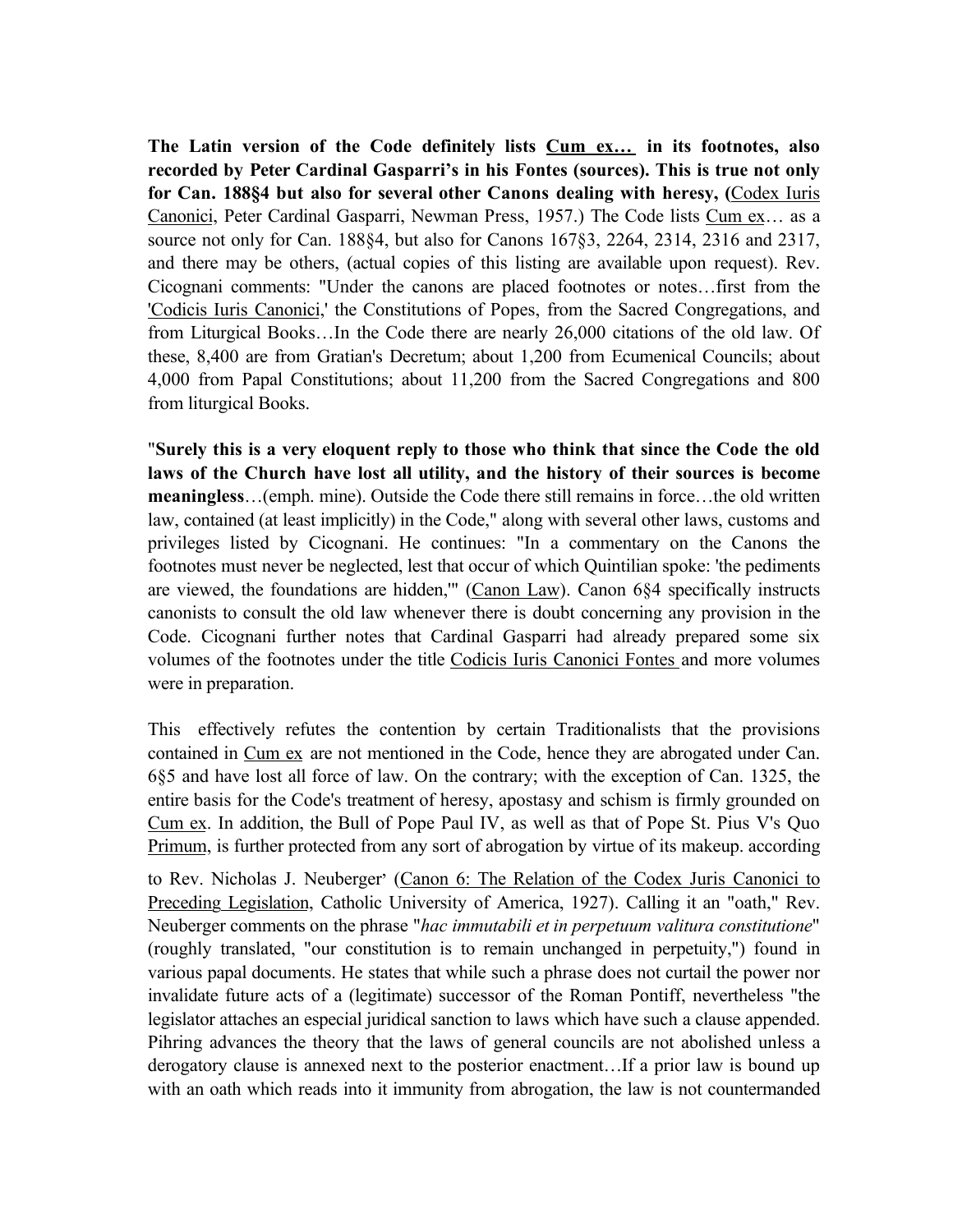unless express mention is made to that effect. The reasons for this assertion are that the legislator is mindful of a law which has an oath attached and hence abrogation would be invalid."

Cum ex is bound up both with an oath *and* a holy curse. (For that very reason alone, no one should ever presume to consider it as abrogated in any way.) Paragraph eight states the Bull is to remain "valid in perpetuity" and that it derogates or supercedes any and all other appointments, decrees, privileges, indults, and so forth in regards to spiritual matters, whether issued or granted by the hierarchy or the secular authorities. This is a statement issuing directly from papal authority. Paragraph nine contains the oath and holy curse: "No one at all, therefore, may infringe this document of our approbation, reintroduction, sanction, statute and derogation of wills and decrees, or by rash presumption contradict it. **If anyone, however, should presume to attempt this, let him know that he is destined to incur the wrath of Almighty God and of the Blessed Apostles, Peter and Paul.**" Both the election laws of Pope St. Pius X (1904) and Pope Pius XII's slightly revised version of Pius X's election law (1945) contain this same oath and holy curse. While Pope Pius XII's 1945 election law explicitly abrogates that of Pope St. Pius X (footnote to Can. 160; also Appendix III, Revs. Woywod-Smith), commentators note that Pius XII basically restated the law of his predecessor in clearer language, retained all the excommunications, and made only a few minor changes.

Quo Primum retains its force not only because it contains a similar oath and the same holy curse, but also because, as Neuberger explains, "liturgical laws are immune from the principles of abrogation." This also is mentioned in Can. 6§6. And the Code does not expressly abrogate Cum Ex; rather it retains the principles embodied in the Bull in several different Canons. Also, none of the commentators seem to treat the case of violators incurring the curse of a Bull such as Cum ex, Quo Primum or the election laws, for no canonist anticipates extraordinary events, but only those that are most likely to happen. Clearly any laws accompanied by such an oath can be modified validly only by the Supreme Pontiff. Anyone else daring to declare that the Bull no longer applies in part, or that the entire Bull has been abrogated risks incurring the attached holy curse. Next we will briefly summarize, according to Neuberger's norms, how and in what manner Cum ex has been retained in the Code.

# **Why Cum ex is still in force**

First Neuberger states that "The old legislation…is destitute of legal value unless the Code has embodied it in Canons." He then lists three different ways a law may be retained in the Code.

- 1.) The old law is retained by either stating it verbatim;
- 2.) Mentioning the subject matter followed by the phrase *ad normam Constitutionis*  (referring one to the specific Constitution) or
- (3) By expressing the enactment in different terminology.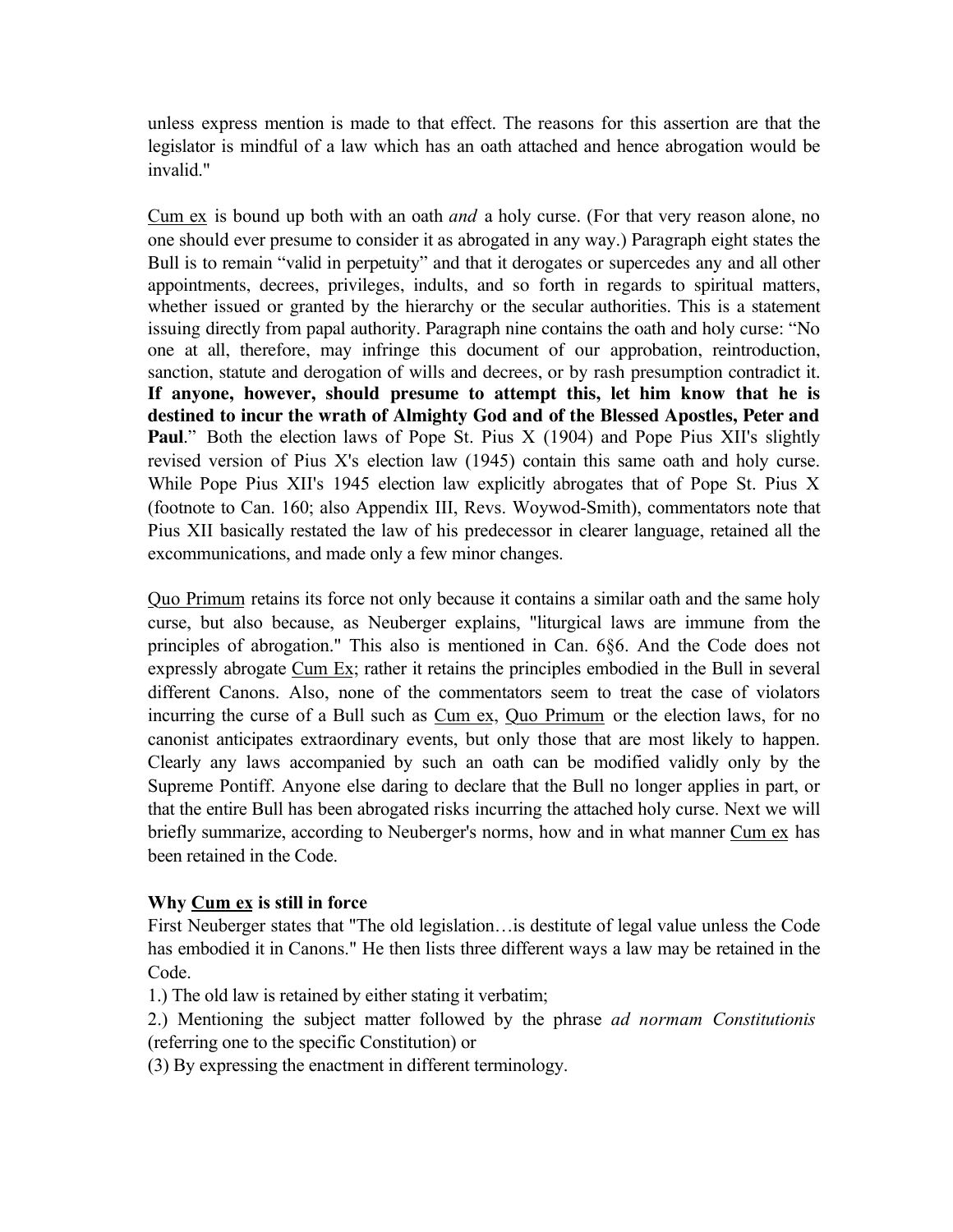The Canons mentioned above restate the law in different terminology without any change in the law, (3). Can. 188§4 comes the closest to repeating the old law verbatim. This directs us to Can. 6§2, which states: Those Canons which restate the old law *without change* **must be interpreted upon the authority of the old law***,* and therefore according to the interpretations already given by approved authors. There is a general admission by the majority that Can. 188§4 is based on Cum ex, but no one specifically notes that it has been officially retained as a source in the Code. This suggests duplicity in these commentators' evaluations of this Canon and Cum ex itself, since it suggests they are afraid to point this out lest someone else discover the numerous retentions of the Bull's various points in the Fontes. Further evidence of this duplicity arises from the fact that they refuse to consult Cum ex where Can. 188§4 is concerned. Canon 6§4 states: "In case of doubt whether some provisions of the Canons differs from the old law, one must adhere to the old law." It doesn't say the old law must be consulted or reviewed, it says it must be followed. If Can. 188§4 issues from Cum ex, and these Traditionalists agree that it does, why have they not formally invoked this Bull to resolve any doubts concerning heretics usurping the Holy See?

The only provisions in Cum ex that are not retained in the Code are those prescribing that the secular authorities are to pursue heretics; also that lay governmental leaders are to be expelled from their offices and their goods confiscated for commission of heresy, apostasy or schism. This law was enforceable in Catholic countries only and can no longer be applied at this time. Can 167§3 concerning the invalidation of elections for heresy, apostasy or schism clearly states that if a common law bars certain electors from participating, then they cannot do so. Pope Pius XII's papal election law bars those deposed from participation in the conclave. Those excommunicated for other reasons are allowed to vote. Could one merely suspected of heresy be allowed to vote since they are not yet deposed?

Not according to Can. 2200, which states that if the suspicion is certain, they are to be presumed guilty until they can prove their innocence. But this is not actually heresy *per se*, so does it come under the umbrella of those other excommunications that do not involve heresy? When in doubt we consult Cum ex, which states that: "...Each and, every one of their statements, deeds, enactments, and administrative acts, of any kind, and any result thereof whatsoever, shall be without force and shall confer no legality or right on anyone. The persons themselves so promoted and elevated shall, *ipso facto* **and without need for any further declaration**, be deprived of any dignity, position, honor, title, authority, office and power, without any exception as regards those who might have been promoted or elevated before they deviated from the faith, became heretics, incurred schism, or committed **or encouraged** any or all of these," (emph. mine). Can. 18 also tells us how to decide this question: "The ecclesiastical laws are to be interpreted according to the proper meaning of the terms of the law considered in their context. If the meaning of the terms remains doubtful or obscure, one must have recourse to parallel passages of the Code, (if there are any) or to the purpose of the law and its circumstances, and the intention of the legislator,"(Can. 18, Woywod-Smith). And so we go to the history of the law and the mind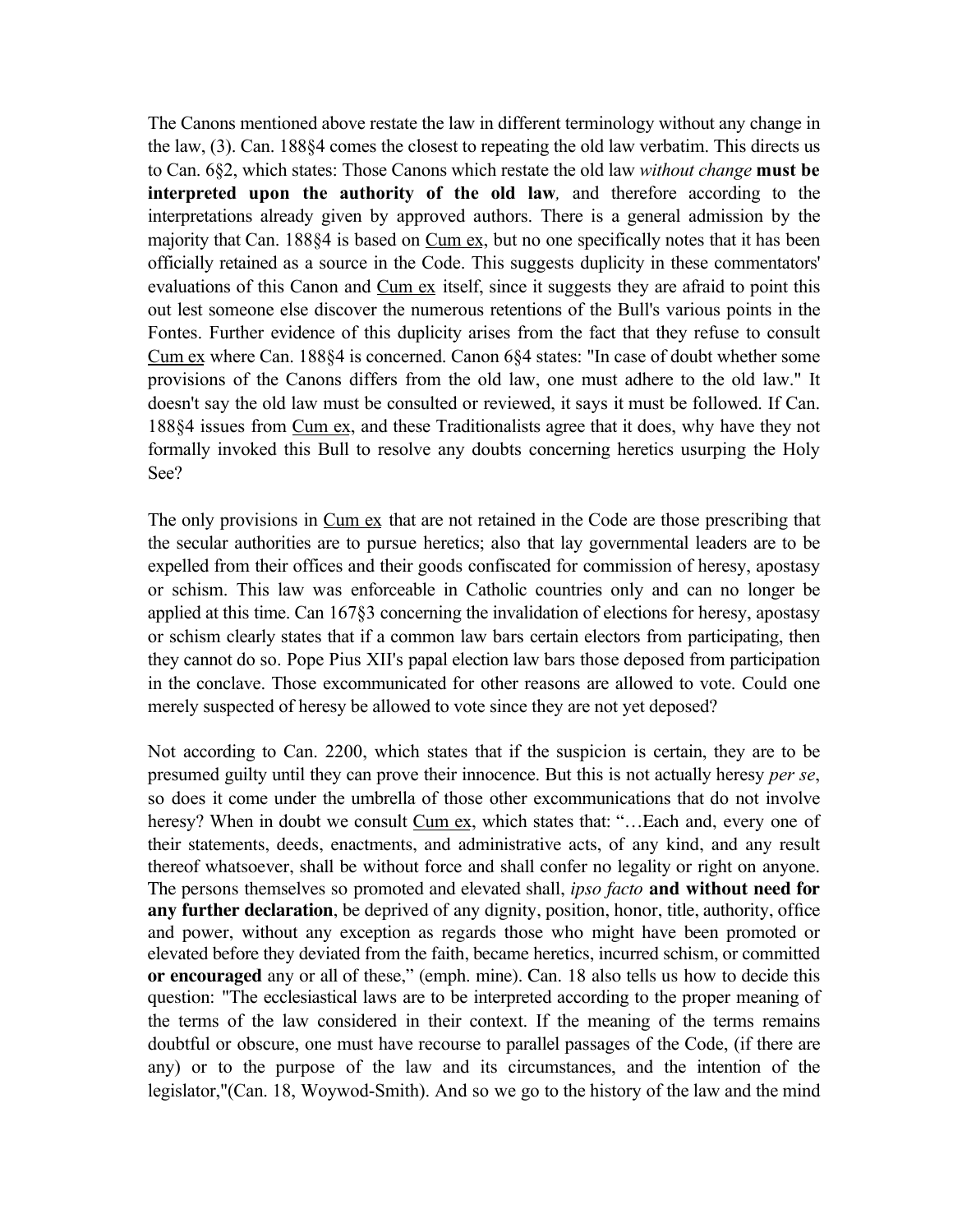of the legislator.

Pope Paul IV suspected Cardinal Giovanni Morone of heresy, which prompted him to write Cum ex. Morone was tried for his heresy and imprisoned. When Paul IV died, he was back in the running for the papacy, but he ran full force into Cardinal Ghislieri, the future Pope St. Pius V. The historian Hergenrother, in his The History of the Popes reports that Morone's campaign was "quashed by the intervention of Cardinal Ghislieri, who pointedly remarked that **Morone's election would be invalid owing to the question mark hanging over his orthodoxy**," (emph mine). And this is the opinion not only of a great Pope, but of a great saint. We also have the following quote from Paul IV himself, provided by author Glenn Kittler: "If I discovered that my own father was a heretic, I would gather the wood to burn him," Paul IV said. During the trial of Cardinal Morone, Kittler says that Paul IV "decreed that any cardinal *accused* of heresy could not be elected pope," (The Papal Princes, pg. 254). And there is to be no exception concerning those who deviated from the faith "secretly" before their election; that is, some heresy that was committed pre-election but became public only after the election. They too are automatically deposed.

The restatement of other canons is documented and explained in detail elsewhere, (www.betrayedcatholics.com). More important even than the retention of Cum ex in the Code, however, is the true orientation of the Bull itself. This is explained next.

#### **Cum ex as Divine positive law**

Can. 6§6 states: *All other disciplinary laws of the old law, which were in force until now and which are neither implicitly or explicitly contained in the Code have lost all force of*  law with the exception of the laws contained in the approved liturgical books and laws derived from the natural and the positive divine law.

Even if Cum ex was not officially retained in the Code, which it most certainly is, this Canon alone would guarantee its *survival*, not its abrogation. What is Divine positive law? We turn to Rev. Cicognani for a definition: "Positive law is what is decreed by the free will of the legislators, whether Divine or human…The Divine Law, both of the Old and New Testament, contains *dogmas*, that is dogmatic precepts (the rule of faith) and *disciplinary precepts*, (the rule of conduct). Dogmas peculiar to both Testaments, as the belief in the coming of Christ, ceased with His Advent; not, however, those common to both Testaments, as the unity of God," (Canon Law).

Concerning the application of Divine Law, the Church teaches: "That must be considered as the true sense of Sacred Scripture which Holy Mother Church has held and holds, whose office it is to judge concerning the true understanding and interpretation of the Sacred Scriptures; and for that reason, no one is permitted to interpret Sacred Scripture itself contrary to this sense…(DZ 1788). "Further, by Divine and Catholic Faith, all those things must be believed which are contained in the written word of God and in tradition, and those which are proposed by the Church, either in a solemn pronouncement, or in Her ordinary and universal teaching power, to be believed as divinely revealed," (DZ 1792; Can. 1324). Clearly Cum ex is an act of the solemn magisterium, especially because it *defines Holy*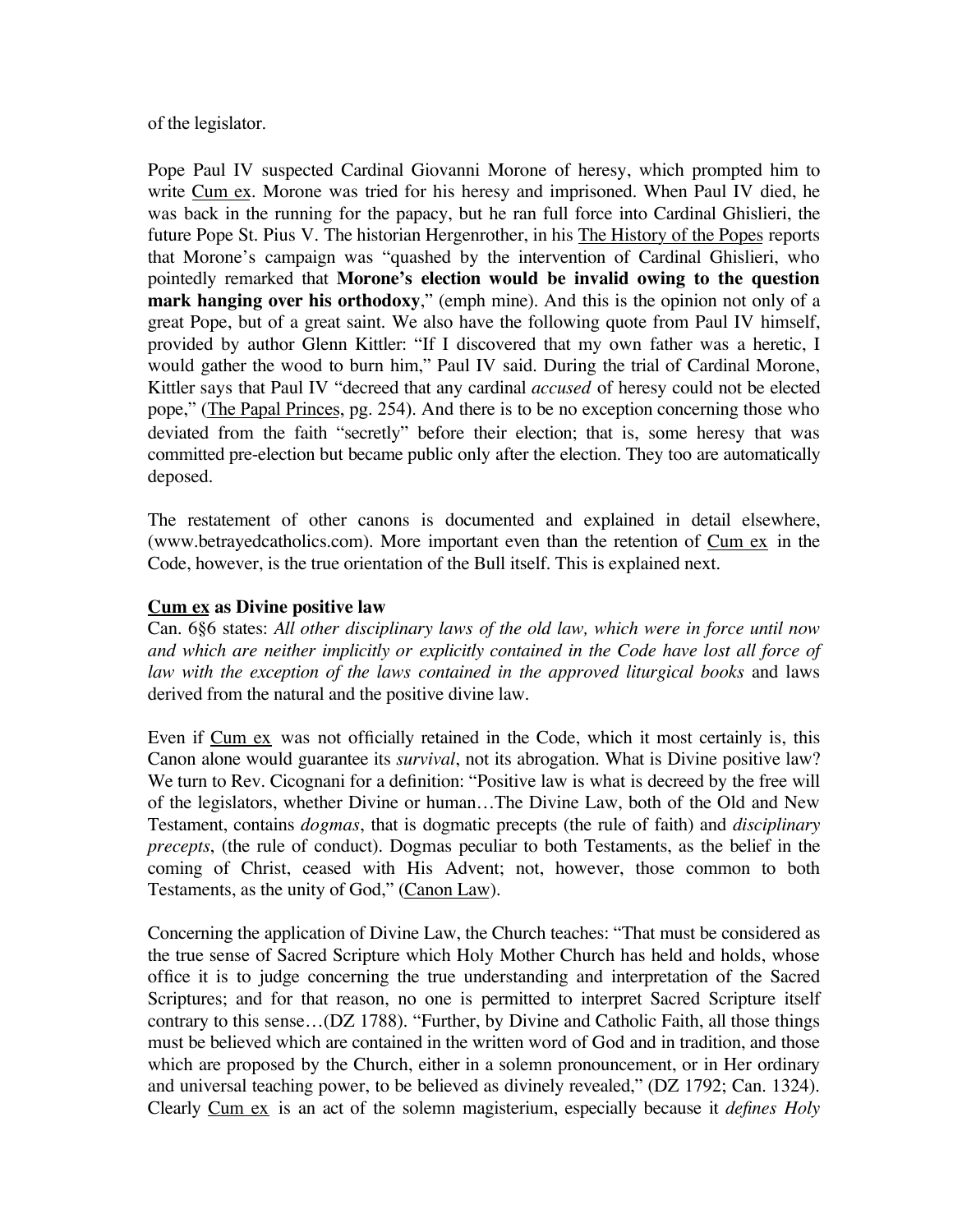"1. Whereas We consider such a matter to be so grave and fraught with peril that the Roman Pontiff, who is Vicar of God and of Jesus Christ on earth, holds fullness of power over peoples and. kingdoms, and judges all, but can be judged by no one in this world — (even he) may be corrected if he is apprehended straying from the Faith. Also, it behooves us to give fuller and more diligent thought where the peril is greatest, lest false prophets (or even others possessing secular jurisdiction) wretchedly ensnare simple souls and drag down with themselves to perdition and the ruin of damnation the countless peoples entrusted to their care and government in matters spiritual or temporal; *and lest it befall Us to see in the holy place the abomination of desolation spoken of by Daniel the prophet***,** We wish, as much as possible with God's help, in line with our pastoral duty, to trap the foxes that are busily ravaging the Lord's vineyard," (Cum ex, para. 1).

Here Pope Paul IV has officially and authoritatively defined the meaning of the abomination of desolation. This act and its inevitable consequences explained throughout the Bull, but must importantly in paragraph six, make Cum ex part of the Deposit of Faith. That no one to date has fully drawn out the consequences of this definition and its import for those of us who have witnessed the actual event is truly regrettable. This particular Scriptural phrase can be found in both Testaments and all the commentators agree that the abomination here mentioned refers not only to the Jewish antichrist Antiochus, but to the actual Antichrist of our day spoken of by Christ Himself in Matthew 24. As Cicognani says, this prophecy or dogma, common to both Testaments, has not ceased. Scripture commentators, writing from the teachings of the Fathers, insisted that the abomination referred to the liturgy, the worship of idols and to the altars used to worship false gods. It is the able Rev. George Haydock who observed, however, that all the abominations of the Temple in Old Testament times can be fulfilled completely only in the reign of Antichrist and the cessation of the Holy Sacrifice. These two events are simultaneous according to Holy Scripture. In the Roman Breviary we also read St. Jerome as follows: "It is possible to apply this text [on the abomination] easily to either the Antichrist…(or to the idols placed in the Jewish Temple). "In the Old Testament, however, the term abomination is applied deliberately to idols. To identify it further 'of desolation' is added to indicate that the idol was placed in a desolate or ruined temple," (which cannot help but put us in mind of the Church after it was gutted by Roncalli and the rest.) "The abomination of desolation can be taken to mean as well every perverted doctrine. When we see such a thing stand in the Holy

Place, we should flee," (Breviary Lesson for the  $24<sup>th</sup>$  and Last Sunday after Pentecost).

Every antipope revered as a true pope is an idol; and every invalidly consecrated host adored by the faithful as the Body of Christ is especially an idol. St. Paul told us that Antichrist would sit in the temple of God showing himself *as* God, and Pope Paul IV tells us that this "god" would be a heretic (the primary mover and shaker in a series of heretics) masquerading as Pope. Henry Cardinal Manning, in his work The Present Crisis of the Holy See Tested by Prophecy, demonstrates that it has long been the contention of noted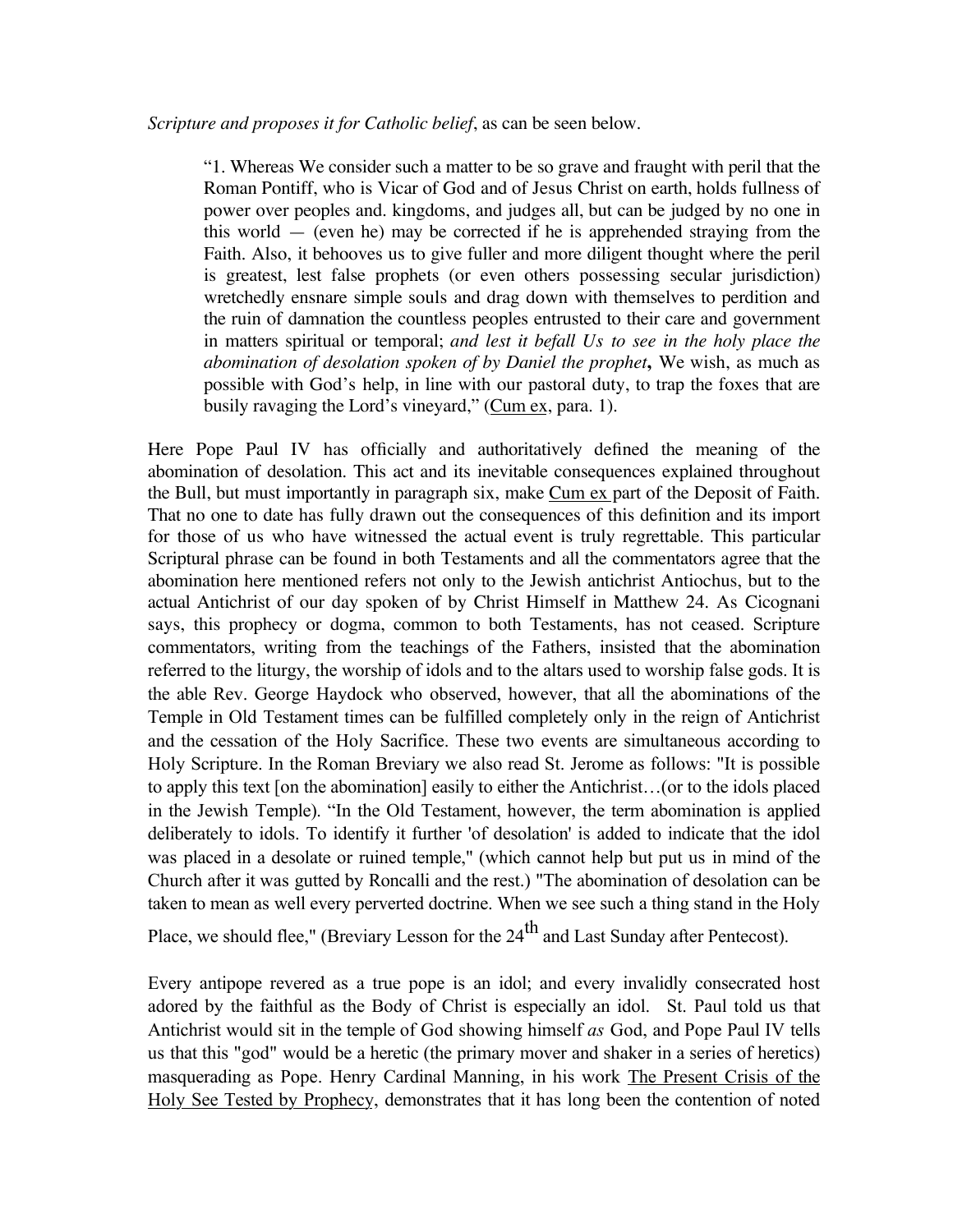theologians of the Church Herself that in the end times Rome would abandon the faith and return to its former paganism. Many other corollaries could be drawn from Pope Paul IV's definition, but they must wait until another day. Suffice it to say that this law is not just any law, but Divine positive as well as infallible law. As such it deserves only our full and unhesitating acceptance, not the rejection and shoddy treatment it has received to date. Why it is not included in Denzinger's Sources of Catholic Dogma is unknown; although conjectures on a logical reason could be made. Perhaps it went the way of Pope Leo's long version of the St. Michael's Prayer, edited out of the Raccolta; or Pope Nicholas' I's decree, which suffered a regrettable omission in the 1955 edition of Denzinger's. Anything is possible when we once realize that the one making the "revised" translations of the last editions of Denzinger's work was none other than Karl Rahner, S.J., (Rahner's name is mentioned on the Imprimatur page, also in the Introduction to the 1955 edition. See also Ecclesiastical Discipline at www.betrayedcatholics.com/)

Finally we must note that Henry Cardinal Manning, in his The Vatican Decrees and Their Bearing on Civil Allegiance, tells us that the Vatican Council was not called only to define infallibility for the future; it was specifically called to remove all doubt that *previous* papal decrees, possessing the necessary marks, are indeed infallible. Manning explained that the fathers and theologians clearly stated the reasons for calling the council before it ever took place, after studying the timeliness and necessity of an Ecumenical Council at that time. "The reasons…were publicly stated as follows, in 1869, before the Vatican Council met." Number 14 among these reasons states: "Because it is needed to place the pontifical acts during the last 300 years, both in declaring the truth…and in condemning errors…beyond cavil or question…Still more to make manifest that the active infallibility of the Church, between Council and Council, is not dormant, suspended or intermittent…" Manning further states: "The Pope, speaking *ex cathedra*, is infallible: this definition by retrospective action makes all [such] Pontifical acts infallible, the Bull Unam Sanctam included; and by prospective action will make all similar acts in future binding upon the conscience." Unam Sanctam was written well before Cum ex, so Manning illustrates that the definition retroactively covers any papal document possessing the five marks of infallibility laid down at the Vatican Council.

What are these marks? Manning tells us that in such documents the Pope speaks *ex cathedra* when he addresses the whole Church, as Supreme Teacher, defining a doctrine, to be held by the whole Church, on a matter of faith and morals. Rev. J. C. Fenton further explains what the Vatican Council declared to be included in the term *ex cathedra*: "The pontifical definition of which the Council speaks consists in a solemn judgment of the Holy Father terminating with absolute finality some question which has arisen about the content of revealed truth…The infallible and solemn definition of the Holy Father may take the form of a positive statement or it may be proposed as the condemnation of an heretical teaching…The solemn exercise of the apostolic power by the Holy Father is a declaration, a pronouncement, a definition…that the particular dogmatic truth, expressed in the definite formula utilized in the pronouncement, was actually revealed by God and forms a part of that Christian message which all men must accept with the assent of divine belief if they are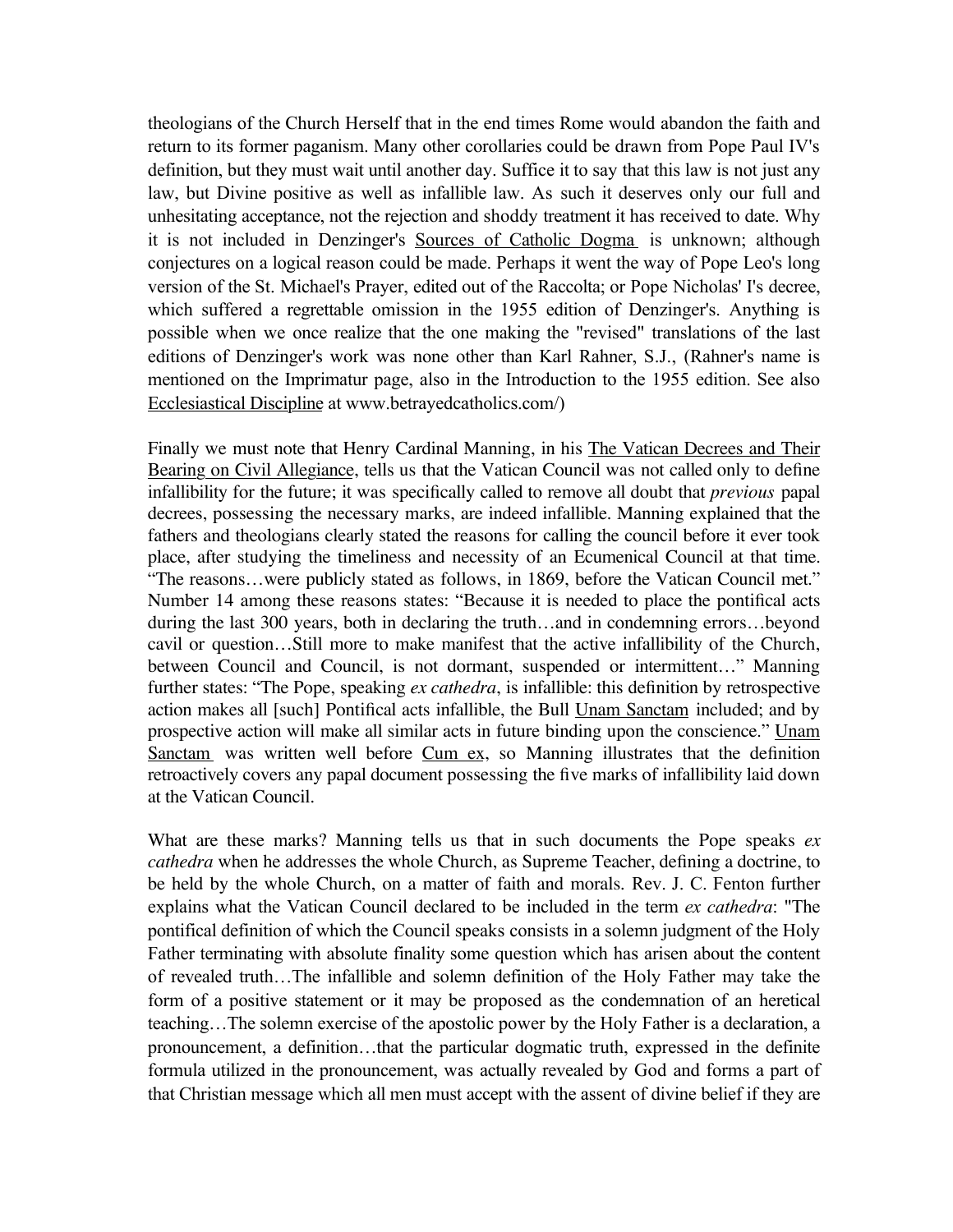to be joined to God in the bonds of faith," (The Concept of Sacred Theology). And from what has been explained above, it is clear that questions existed concerning heresy, schism and the meaning of certain passages of Holy Scripture.

Does Cum ex possess the marks necessary to infallibility? Clearly Pope Paul IV is speaking to the whole Church as Supreme Teacher on a matter of faith, for Cum ex states: "*The Apostle's office, entrusted to Us by God though beyond any merit of Ours, lays upon Us the general care of the Lord's flock*. Hence We are bound, to watch over the flock assiduously, as a vigilant shepherd, with faithful protection and wholesome guidance. We must see attentively to driving away from *Christ's fold* those who, in Our time more consciously and balefully than usual… *rebel against the rule of right Faith*." Later on in the document he renews all censures ever enacted against heresy, apostasy or schism "*by Our Apostolic authority*;" thus all the necessary marks are present. On several different heads and in all respects, then, Cum ex is infallible and binds every Catholic conscience today in *all* its applications.

## **Conclusion**

There are those who currently maintain that the entire doctrinal structure of the Church would be destroyed if one accepted as Pope fell into heresy and was *ipso facto* deposed. They assert that because the hierarchy and faithful accepted John 23 and perhaps even Paul 6, this renders them valid. Obviously Pope Paul IV wrote his infallible Bull to prevent a heretic from ascending to the papacy**. He would not have written this Bull had he not believed that such an event was possible in the first place, and in writing it he was assisted by the Holy Ghost.** He told us precisely what the actual event would entail — the arrival of the abomination of desolation, synonymous, commentators agree, with Antichrist. If we rely only on Holy Scripture to guide us in this matter, we learn from St. Paul that Antichrist cannot come until the Great Apostasy has occurred. It is a documented fact that from the time of Roncalli's reign to the introduction of the NOM, baptisms in the U.S. and Great Britain were cut in half, and some 10,000 men abandoned the priesthood in the U.S. alone. But this is not evidence of a Great Apostasy? Acceptance of a man as Pope who teaches heresy and the celebration by all of an impotent and sacrilegious liturgy is not the Great Apostasy?

St. Paul writes: "Let no man deceive you by any means. For unless there come a revolt first, and the man of sin be revealed…who sitteth in the temple of God, showing himself as if he were God," (2 Thess. 2: 3-4). The revolt began with the Protestant Reformation and the misinterpretation of Holy Scripture, which prompted Pope Paul IV to write his Bull to warn the faithful. The Reunionists of the  $19<sup>th</sup>$  century, who later became Modernists and emerged as ecumenists in the 1930s, led the way in agitating for liturgical reform. This was only the completion of the Protestant Revolt; the abolition of the Tridentine Mass so zealously pursued by Luther and the adoption of Cranmer's mass by the cursed liturgical reformers. The  $20<sup>th</sup>$  century renewal of this revolt began before Roncalli and Montini ever usurped the papacy, but was successful in great part because they themselves promoted it.